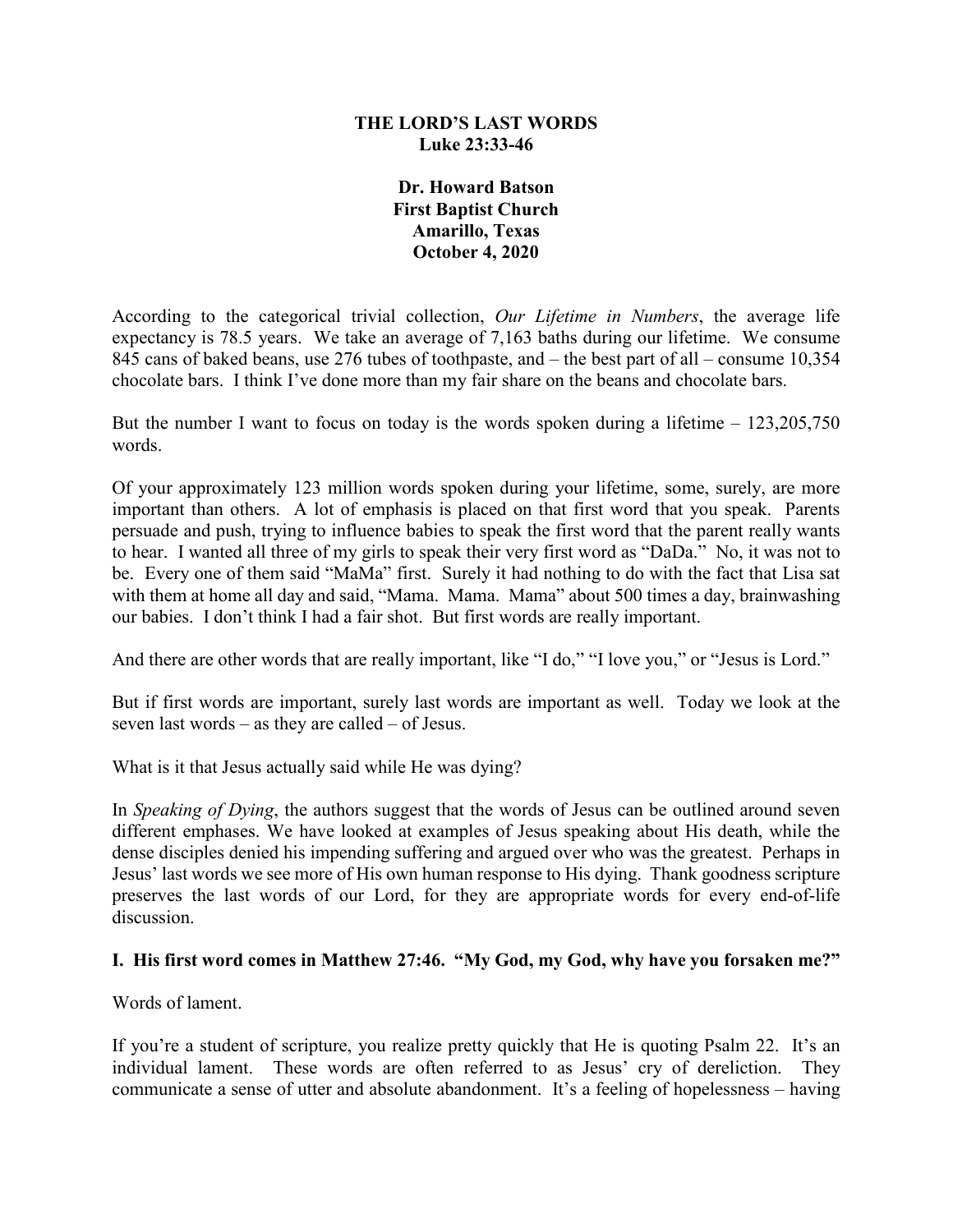ever been in the presence of the Father and now to have the Father turn His back while He dies on the cross. God turned His back away from the Christ because He bore our sins, and God can have no fellowship with sins.

Psalm 22 isn't the only lament psalm. Psalm 6, Psalm 38, 39, 41, 88, and 102 – they are all laments or prayers for healing from sickness.

The psalmist in Psalm 6, for example, says, "Be gracious to me, O Lord, for I am pining away; heal me, O Lord, for my bones are dismayed. My soul is greatly dismayed; but thou, O Lord – how long? Return O Lord, rescue my soul; save me because of Your lovingkindness.... I am weary with my sighing; every night I make my bed swim, I dissolve my couch with my tears." The psalmist is suffering – perhaps a physical and/or psychological malady – and he feels the absence of God. He wants to know "How long, O God, until you step in and do something about it?"

When Jesus laments upon feeling the absence of God, He does so because he believes that God ought to be there, and God is going against His nature by His absence. He ought to be present, hearing and responding to the cries of His children.

Sometimes, in the fearful darkness of the soul, it feels as if God is not there, as if He is absent. In fact, one of my good friends at Baylor University, Dr. Drew Shofner, wrote his dissertation on the absence of God in the psalms. He wrote his dissertation about all the times when the psalmist is searching for God but cannot find Him. God is absent. He doesn't show up. "My God, My God," Jesus says, "why aren't You here?"

Of course, there is nothing wrong with being honest with God. One of the lessons we learn from our Lord in regard to our dying words is we can be honest with God. We can speak when we feel His absence. We can cry out when we feel abandoned. We can make it known when He seems so far away. For truly, if He is God, doesn't He already know your heart and your thoughts even before you utter them?

## **II. A second word from the cross – a good word for all dying men – is what Jesus says in Luke 23:34. "Father, forgive them, for they do not know what they are doing." The second word is a word of forgiveness.**

Even while the murderous mob puts Him to death, Jesus says to His very executioners, "Father, forgive them." Forgiving words, healing words, are always good words to be spoken among the last words – leaving no relationship broken, leaving no business unfinished.

I stand many times each month – sometimes many times each week – at the head of a casket. And I have learned from conducting over a thousand funerals that those who linger the longest and cry the loudest around the casket have unfinished business. I've seen sons stand at the casket of their fathers long after everyone else is already in the limousine, thinking that somehow, in some way, a final goodbye can make right all that was wrong in the relationship.

But Jesus, in praying for his persecutors, models exactly what He taught His disciples to do – to love their enemies and pray for those who abuse them (6:27-28).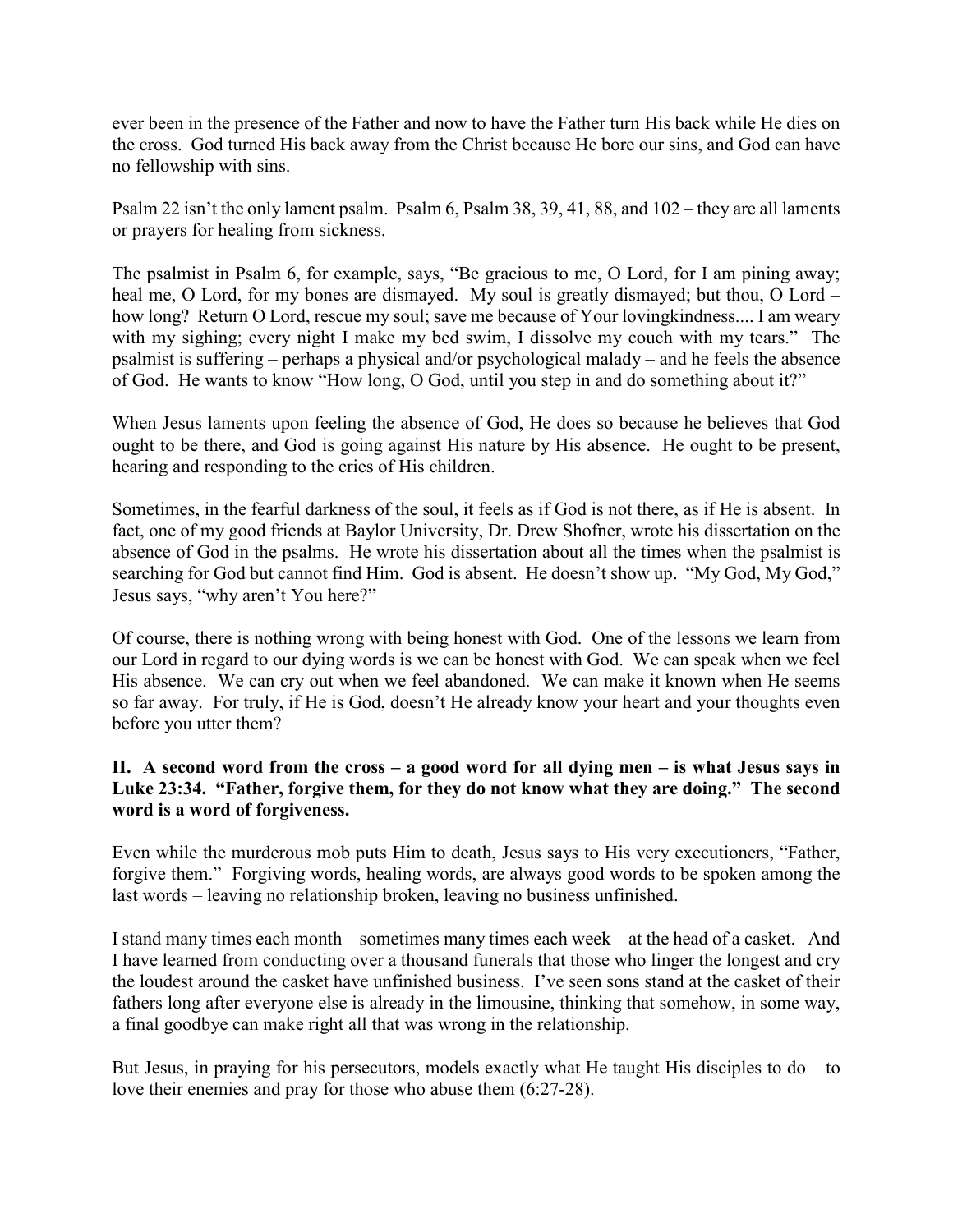It was customary for the one being executed to cry out for vengeance and threaten the executioners. Psalm 69 gives us something of an example of a prayer of vengeance. "May their eyes grow dim so that they cannot see, and make their loins shake continually. Pour out Your indignation on them, and may Your burning anger overtake them. May their camp be desolate; may none dwell in their tents" (Psalm 69:23-25).

Those are words of lament of a man in pain, calling down the righteous indignation of God Almighty on his enemies. That was a normal fare for the dying.

I am reminded of how well some disciples learn. I think about Stephen in the Acts of the Apostles – even as he is being stoned for speaking the truth about the crucifixion of the Christ. As Paul is holding the coats of those who were casting the stones, Stephen cried out, "Lord Jesus, receive my spirit," and falling on his knees he cried out with a loud voice, "Lord, do not hold this sin against them." And having said this, he fell asleep (Acts 7:59-60).

"Father, forgive them." Words of pardon are good words in the process of dying. Going to the grave with a grudge is the worst of all possible plans.

Of course, it's best to live life in such a way that you repair relationships as you journey along the path.

She was close to death after a long life, and she was on a mission. With one foot in heaven, the elderly Josephine's determination kept her alive until there was forgiveness in her family. On the day of her death, she was removed from life support – her own wishes – and not expected to live more than a few minutes. But hours passed. Doctors were baffled how this tiny white-haired woman, battered by severe respiratory problems, managed to breathe on her own – not for minutes, but for hours.

But I know why. She was on a mission – a mission of forgiveness.

She was born in Venezuela in 1920. Two of her daughters, Jo and Debbie, had experienced a terrible rift in their relationship. It was the type of rift that so many families know too well. Disagreements grew until an abyss formed. It was dark and cold, that awful abyss between sisters. Occasionally a fire would flare up inside of it, a bitter heat that only sealed the doorway that had shut tight between them.

You see, Josephine, who had requested that no extraordinary means be used to keep her alive, was herself doing something extraordinary.

The family gathered together, Jo, one of the sisters in the rift, recalled. "We sang hymns in English and Spanish. We laughed. We cried. We told funny stories about our mother, our grandma. But when life support was withdrawn, we all agreed we did not want her to be alone, so we stayed there. Minutes turned into hours, and the morning turned into the afternoon. She remained alive, breathing on her own, despite so much medication. Everybody else in the family left, convinced that she was 'gone.' 'Just call us when it's all over,' they said."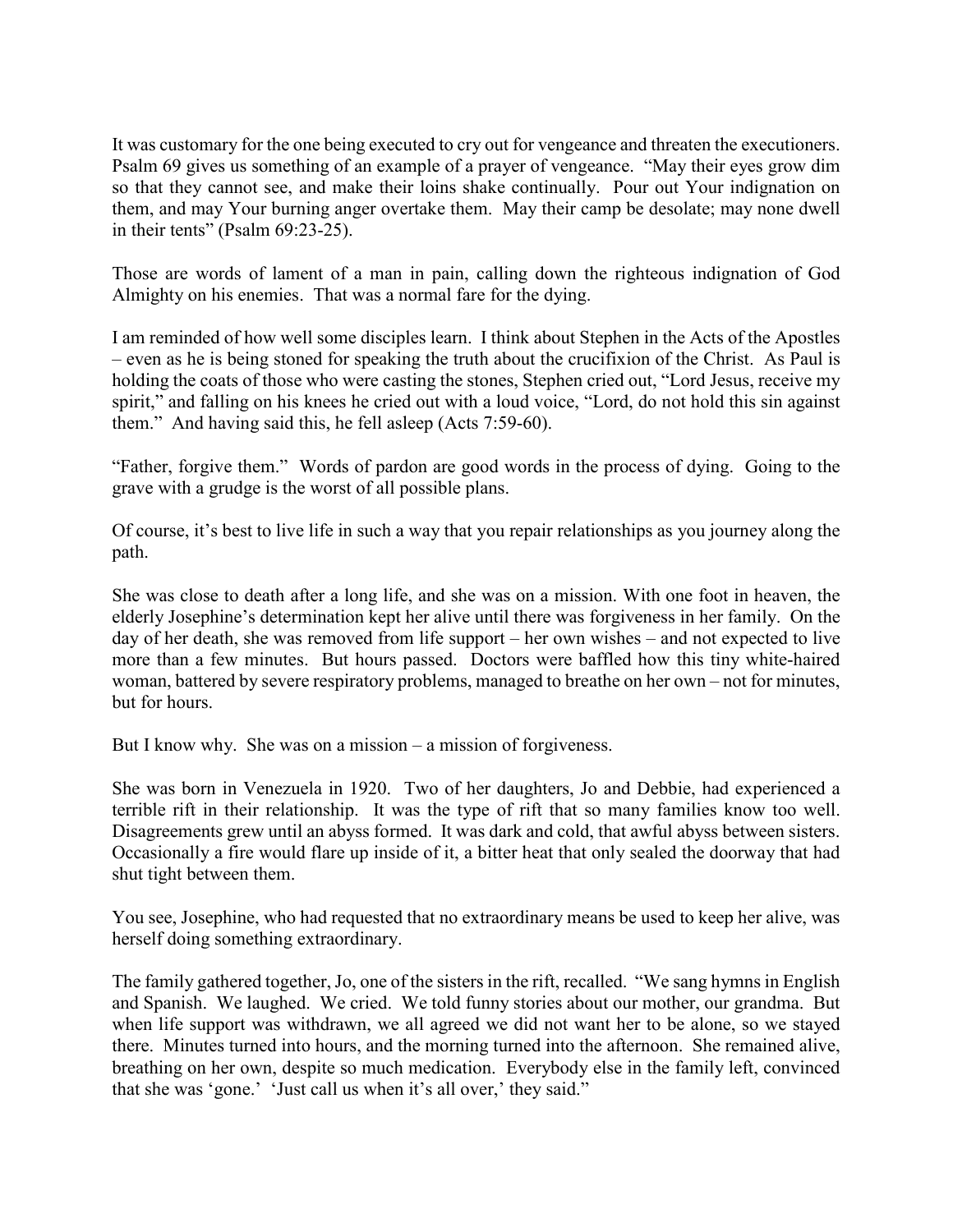Several months prior, she had said to Jo, "I want you and Debbie to make up."

"Mom knew that Debbie and I had not even been friends, much less sisters. I just ignored her," Jo said. "I had made up my mind it was never going to happen. I changed the topic and asked her what she had had for lunch. But now that we were around her deathbed, her request came back to me – a request I had cast aside."

Jo's friend, Marlene, told her she needed to do it. "What do you have to lose? What are your afraid of?"

"I'm afraid of rejection," Jo said. "I'm afraid my sister Debbie will reject me."

But Jo approached Debbie in the hallway, not knowing if she'd tell her to take a hike, to get lost, no way. But Jo remembers she told her sister why she believed their mother was holding on. "She's waiting for us to finally make up."

Debbie's response was instantaneous. "Jo, I want my sister back." The darkness was gone. The doors had blown open. The relationship was restored. And as they were in the hallway mending fences, they heard Marlene sobbing inside the room by their mother. "We feared that mother had passed, but then we realized that Marlene was telling mom, in her native language, that her daughters were doing as she asked – that we were making up. Marlene said that as she was telling our mom these words, a tear came streaming down our mom's face. It was the last sign we had that she was still alive.

"I put my hand on my mother's hand, and Debbie put her hand on mine, and we told her that we were sisters again." Upon that utterance, their mom took her last breath – surviving on her own for five hours, trying to fix a relationship that had been strained for thirteen years. (Cathleen Hulbert, "So Powerful on her Death Bed: A Story of Forgiveness," www.likethedew.com)

"Father, forgive them." Words of forgiveness. Good words at the last.

## **III. "Truly I tell you, today you will be with me in Paradise" (Luke 23:43). The third word is a word of hope. Offer hope.**

You remember these words, uttered by our Lord to the kind thief on the cross. "One of the thieves was hurling abuse at Jesus, saying 'If you are the Christ, save yourself and us!' But the other answered, rebuking him, saying, 'Do you not even fear God, since you are under the same sentence of condemnation? And we indeed are suffering justly, for we are receiving what we deserve for our deeds; but this man has done nothing wrong.'" And he, the kind thief of the cross, looked at Jesus and said, "Jesus, Remember me when You come into your kingdom!" And Jesus said, "Truly I say to you, today you shall be with Me in Paradise" (Luke 23:39-43).

I'd never noticed this before, but Luke 23:42 is one of the very few times where Jesus is addressed by His name. Usually He's "Lord," or "Sir," or "Teacher." But the thief calls Jesus by His name: "Jesus, remember me when you come into your kingly power."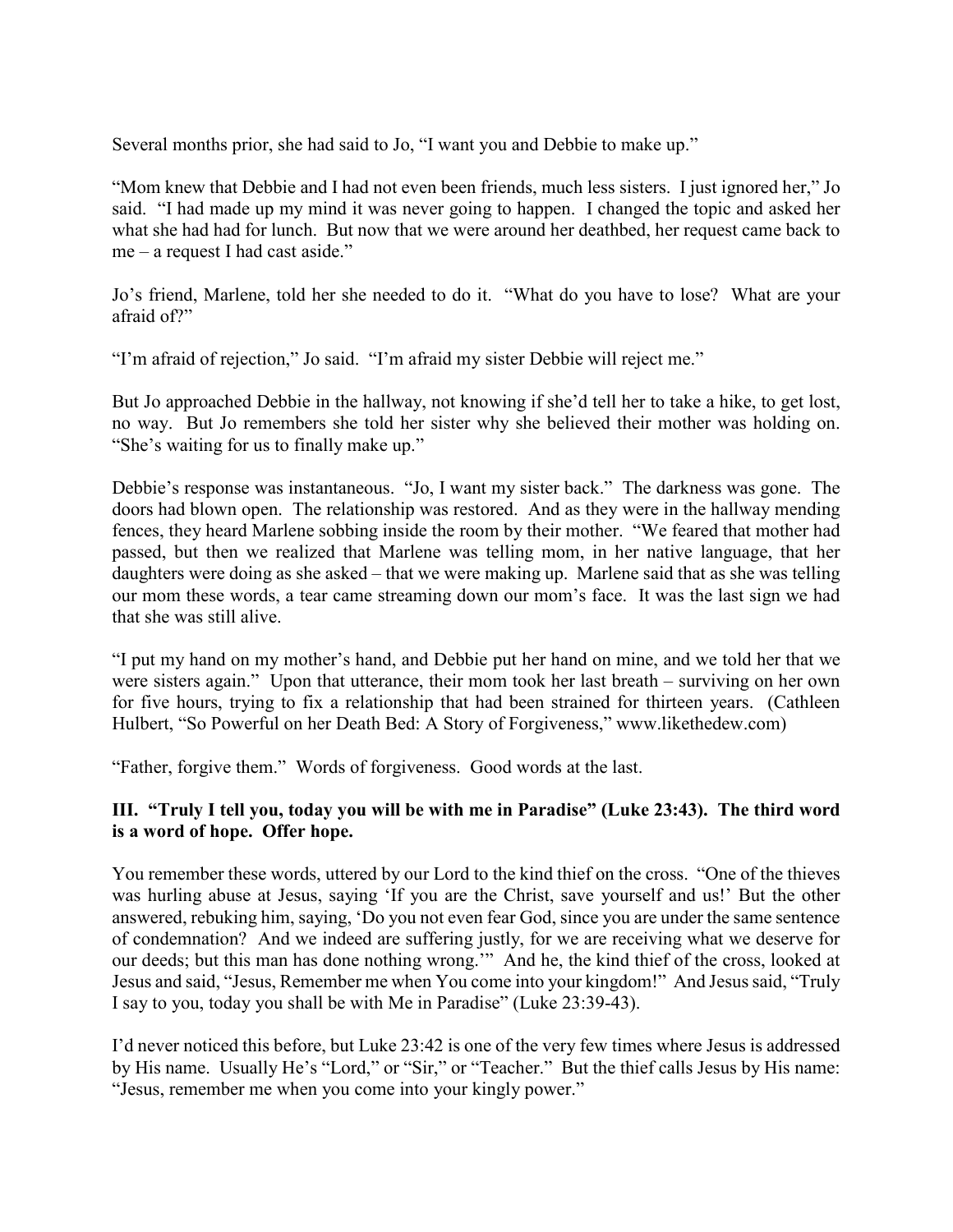Interestingly enough, unlike the criminal's colleague, the one hurling abuse, he does not ask for earthly deliverance but salvation in the world to come. This man was not at the Last Supper when Jesus announced that the Father had bestowed on Him a kingdom and promised His loyal disciples that they would eat and drink at His table in the kingdom and sit on thrones (22:29). What would have led him to believe that this man being crucified next to him would ever exercise sovereign power. Surely the Father has revealed the lordship of Jesus to this criminal, even as He revealed it to Simon Peter. This thief addresses Jesus as if, indeed, He were God, one who could remember people in His covenant mercy.

In verse 43, the response from Jesus is the sixth time in the gospel of Luke that Jesus uses the phrase, "Truly, I say to you" (4:24; 12:37; 18:17, 29: 21:32). In each case, the saying is related in the context of the reign of God and/or the final judgment. Salvation is not reserved for a distant future, but it's already present in Jesus. "Today." The word of hope. If the man is expecting some favorable regard in the future, he's wrong. Jesus corrects him: "Today. Today is the day you will be with Me in Paradise."

Whatever the thief might have hoped for when he made this request, the response of Jesus is all out of proportion. "Not only will you be in Paradise, you'll be with Me, and it will happen today."

Jesus is, indeed, one who offers hope – even to sinners. Good words for us to follow in our own dying. Offer words of hope.

## **IV. The fourth word of our Lord from the cross is an expression of His physical needs.**

"I am thirsty" (John 19:28).

Jesus, as a suffering man, had physical needs and did not hesitate to express them. Often those who are dying utter words asking for comfort in the midst of pain, for soothing in the midst of suffering. "I'm thirsty," the Lord said – parched tongue, dry mouth.

Word 3 reminds us Jesus is God. Word 4 reminds us Jesus is human.

#### **V. This fifth word addresses the needs of others.**

In John 19:26-27, even as Jesus is dying on the cross, He looks to His mother Mary and says, "Here is your son," looking at the Apostle John. He looks at the Apostle John and looks to Mary and says, "Here is your mother."

Part of dying is taking the opportunity to make sure that those left behind are cared for. We can't be sure, but it's highly likely that Mary, the mother of Jesus, was a widow. She needed the care of a male relative in that cultural time and place. We know He had brothers, but for some reason Jesus assigns the task of caring for Mary to the beloved disciple, to John. Even as Jesus is dying – don't miss this – He never stopped thinking of others.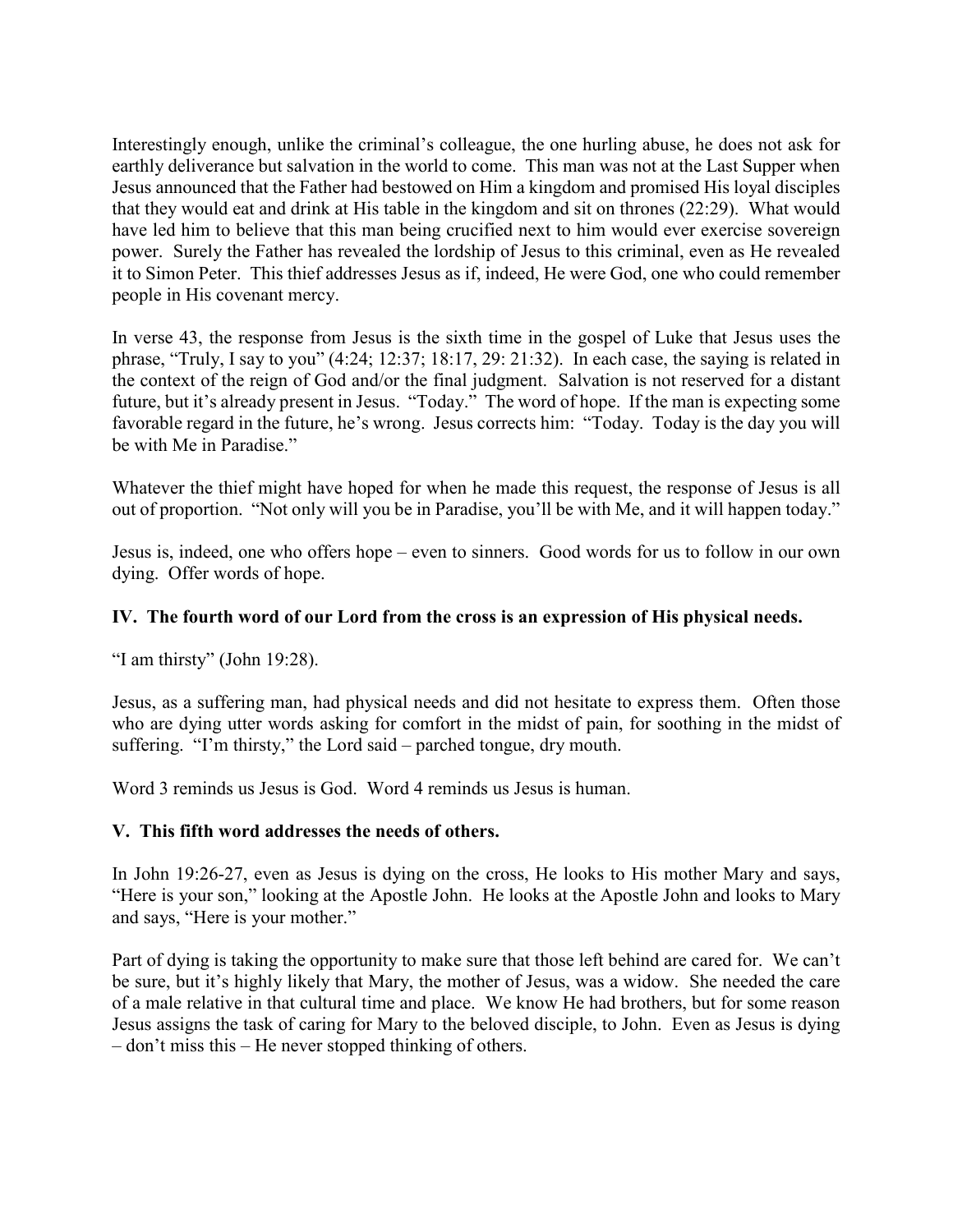I can't tell you how many times I've been at the bedside of someone who is dying, someone in the last days of life – asking how they are, wondering how I can help – and have them look up and ask about my family, my children. "How are things with you, pastor?"

Words of the dying – always thinking of others, even as the ultimate moment approaches.

## **VI. There is a sixth word from our Lord from the cross. It's the word that commits oneself to God.**

"Father, into your hands I commit my spirit" (Luke 23:46).

When Brent Clark's father, David Clark, was in hospice, I stood by his bedside as Brent was sharing about a conversation he had had with his father about the Christ of the cross – about how our sins are forgiven and how we, when we die, go to live eternally in God's kingdom. We said a prayer, and as we spoke about going to be with Jesus, he said, "Yes, I'm His if He'll have me."

Isn't that the position we're all in? "Father, into your hands we commit our spirits." But in Christ, God will "have us."

The sixth word of Jesus is not like the first ones. There is no "My God, my God, why have You forsaken me?" Instead, these are words of reconciliation. At the end of the day, He entrusts Himself to God. And whatever awaits Him after death, He puts that in God's hands.

# **VII. The seventh and final word from our Lord is a word of acceptance.**

"It is finished" (John 19:30).

Paul put it this way when his own death was impending. "I am already being poured out as a drink offering, and the time of my departure is at hand. I have fought the good fight, I have finished the course, I have kept the faith; in the future there is laid up for me the crown of righteousness, which the Lord, the righteous Judge, will award to me on that day; and not only to me, but also to all who have loved His appearing" (2 Timothy 4:6-8). Done what God has asked.

I visited a man who was suddenly taken to the cardiac care unit. He was my friend, but not a member of First Baptist Church. He was completely alert, and all of his cognitive skills were in place. When I asked him how he was doing, he said – without blinking an eye or having a quiver in his voice – "They called in hospice. The end is here." It was more uncomfortable for me than it was for him, this conversation of acceptance. But that's where he had arrived. God had given him a full, rich life, even numbering his days beyond expectation. And now he'd accepted the fact that he was going to die.

As we mature as followers of Jesus, we know that we're on a journey and that journey has a transition. Not an end, but a transition. We interpret our suffering. We seek forgiveness for our sins. We forgive others around us. And when death comes to our door, we don't panic but we speak words like our Christ's conversation from the cross, words that ultimately show that our